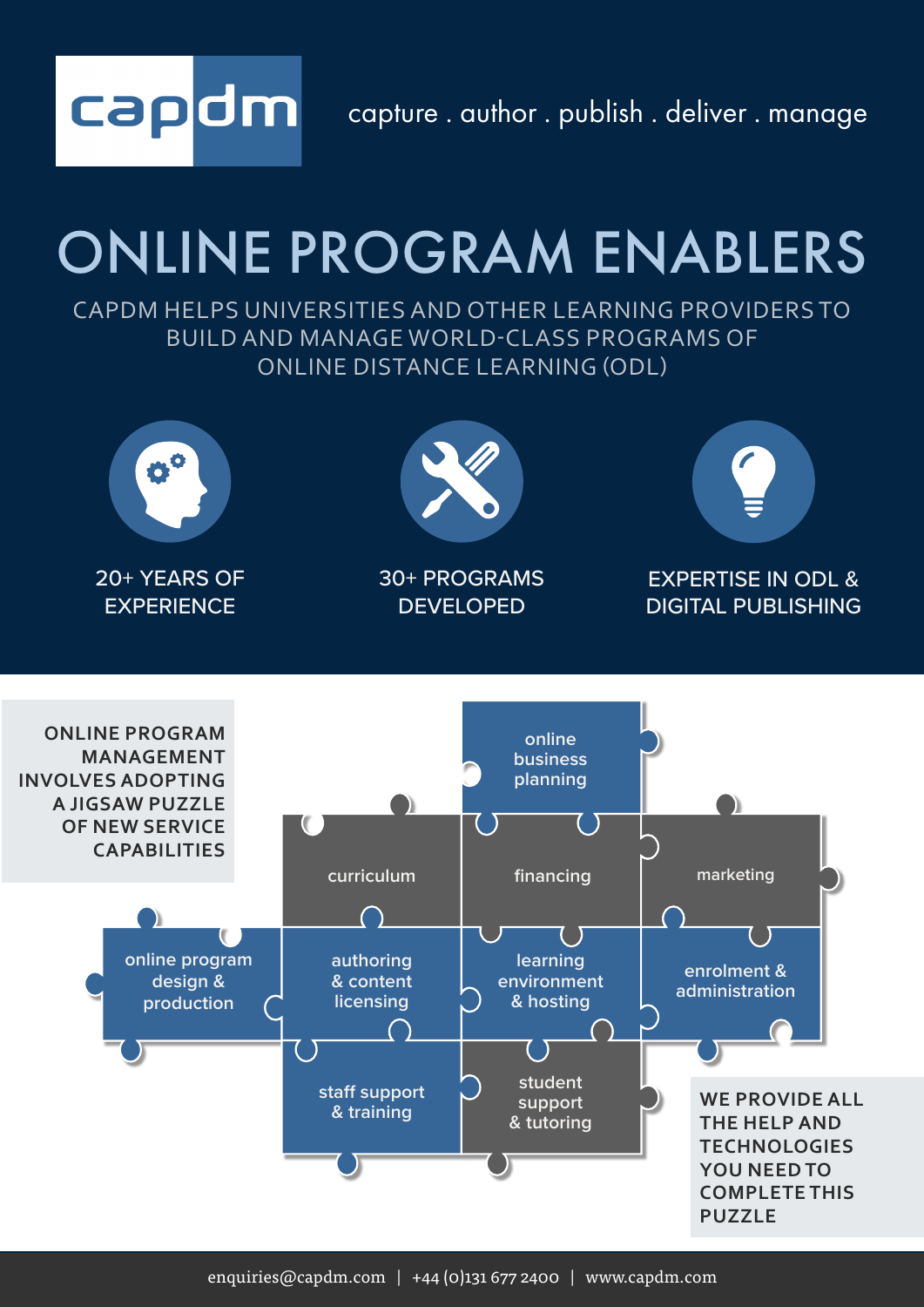### WE BUILD UP YOUR ONLINE COURSE PRODUCTION CAPABILITIES AND COURSE ASSETS



### FOR YOU TO TAKE OVER

## WORKING WITH CAPDM MEANS

| <b>KEEPING ALL</b><br><b>INCOME</b> |  | <b>JOINED-UP</b><br><b>TECHNOLOGIES</b>    |
|-------------------------------------|--|--------------------------------------------|
| <b>AFFORDABLE</b><br><b>COURSES</b> |  | <b>FLEXIBLE VLE/</b><br><b>LMS HOSTING</b> |
| <b>FASTER</b><br><b>TO MARKET</b>   |  | <b>PUBLISHER</b><br><b>FRIENDLY</b>        |
| <b>FUTURE-PROOF</b>                 |  | <b>LESS HASSLE</b>                         |

#### WE BUILD UP **YOUR** ASSETS AND CAPABILITIES.

enquiries@capdm.com | +44 (0)131 677 2400 | www.capdm.com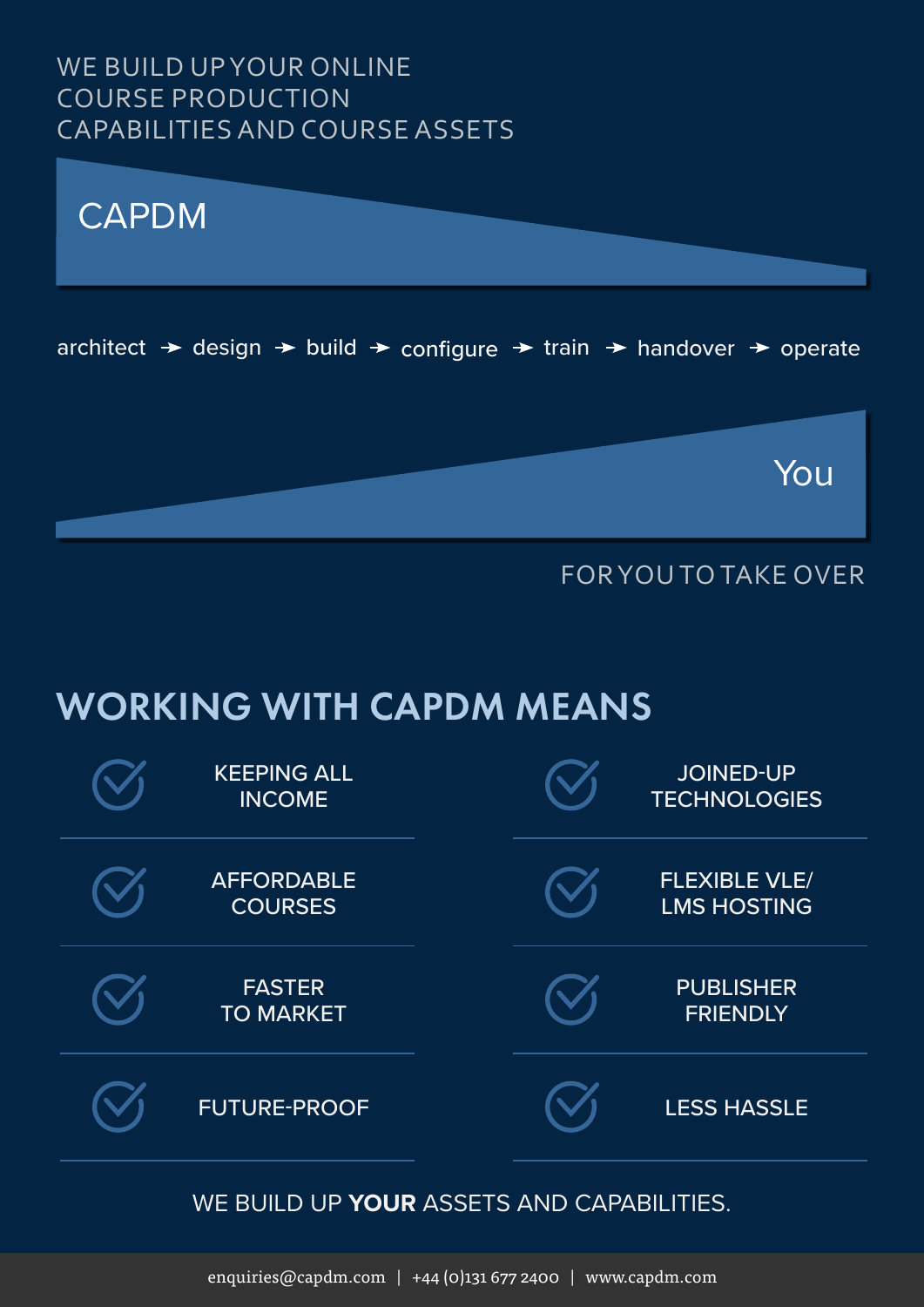## BENEFITS FOR ALL DECISION MAKERS

| <b>ACADEMIC</b>                                                                                                                                                                                                                                           | <b>BUSINESS</b>                                                                                                                                                                                                                                                        | <b>ICT</b>                                                                                                                                                                                                                             |
|-----------------------------------------------------------------------------------------------------------------------------------------------------------------------------------------------------------------------------------------------------------|------------------------------------------------------------------------------------------------------------------------------------------------------------------------------------------------------------------------------------------------------------------------|----------------------------------------------------------------------------------------------------------------------------------------------------------------------------------------------------------------------------------------|
| strategy<br>- Holistic business/<br>programme development<br>model to fit budgets,<br>resources & capabilities<br>- Scalable development for<br>online distance, blended & on-<br>campus use<br>- Rich pedagogic designs &<br>student learning experience | international<br>Delivering/supporting<br>education globally to develop<br>sustainable income streams<br>Delivering your brand<br>to global markets<br><b>Business models that</b><br>minimise exposure to market<br>failure and unsustainable<br>administration costs | independent<br>Independence from<br>proprietary learning<br>environments, publishing<br>formats & tools<br>- Adoption of ISO/W3C<br>standards<br>- Ensure all delivery options are<br>open, including accessible<br>learning materials |
| pedagogy<br>- Proven course designs<br>& support for global<br>blended/online delivery<br>- Supported/motivational<br>student experiences<br>- Personalised delivery to<br>accommodate individual<br>learner preferences/needs                            | asset building<br>Cost-effective course<br>production delivery from<br>single-source masters & cloud<br>hosting<br>- Scalable business growth<br>model<br>- Clear business models for<br>agents & other business<br>partners                                           | holistic<br>- Cloud application for all<br>course content production/<br>management work<br>- Output to print, online &<br>mobile devices<br>- Inclusive: usable outsourced<br>or in-house by multiple<br>production teams             |
| quality<br>- Design & delivery focussed on<br>student outcomes<br>Continuously maintained/<br>updated knowledge base &<br>learning materials repository<br>- Support for online, print &<br>mobile delivery preferences                                   | quality<br>- Consistently delivered quality<br>across all platforms, devices -<br>even languages<br>- Continuous/traceable quality<br>control<br>- Distinctive content and feature<br>rich designs                                                                     | quality<br>- Centralised, automated course<br>production processes for<br>efficiency, flexibility & scale<br>- All outputs traceable/<br>repeatable<br>- Information in a managed<br>repository of single content<br>masters           |
| benefits<br>- Secure ownership: all assets<br>readily reused & developed<br>further<br>Adaptable: deliverable to meet<br>multiple, varied requirements<br>- Collaborative: promotes<br>collaborative development                                          | benefits<br>- Experience: successful &<br>sustainable online distance<br>learning implementations<br>Secure: revision controlled<br>asset repository<br>- Proven: used to build<br>businesses for other<br>institutions many times before<br>- successfully            | benefits<br>- Training & support: pathways<br>for staff development<br>— Technology agnostic: no<br>proprietary hooks<br>- Automated: batch publishing/<br>delivery solutions to provide<br>scalable & repeatable quality              |